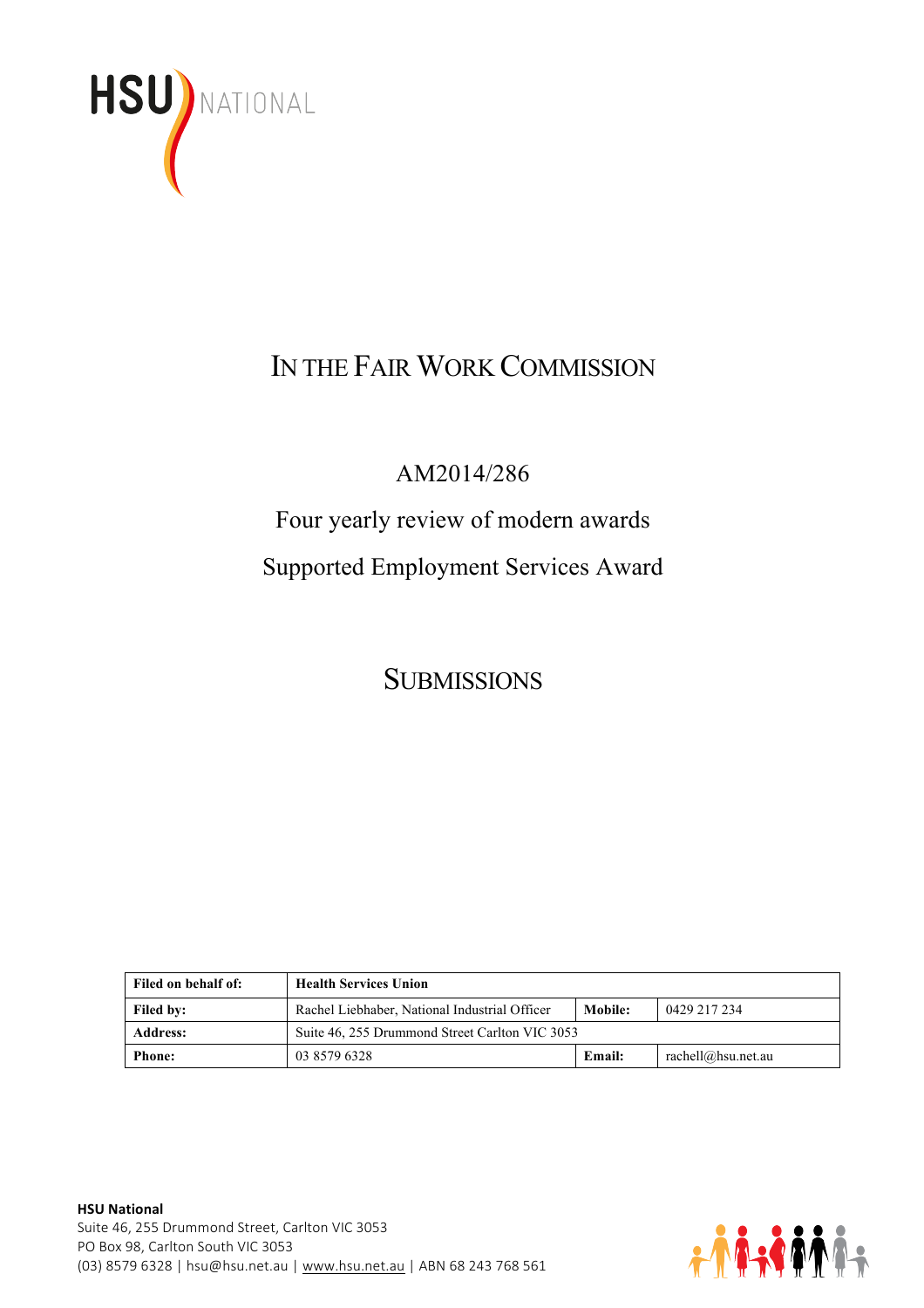#### *Introduction*

- 1. The Health Services Union (HSU) provides these outline of submissions in accordance with the directions issued by Vice President Hatcher on 10 July 2017.
- 2. The HSU supports the submissions of AED Legal in these proceedings.
- 3. These submissions are filed in response to the variation proposals of ABI and the NSWBC ('ABI'), the National Disability Services ('NDS') and Greenacres Disability Services ('Greenacres') in relation to the Supported Employment Services Award ('SES Award').

#### *Preliminary matters*

- 4. The legislative basis for the Fair Work Commission's four yearly review of the modern awards is s 156 of the FW Act, which sets out the requirement to conduct the review.
- 5. In its foundational decision concerning the 2014 four yearly review,<sup>1</sup> the FWC Full Bench outlined the preliminary jurisdictional issues which are required to be met in order for a substantive variation to be made to a modern award.
- 6. Firstly, the Commission must ensure that the modern awards, together with the National Employment Standards (NES), provide a fair and relevant minimum safety net of terms and conditions, taking into account the modern award objective set out in s  $134(1)$  of the FW Act.<sup>2</sup>
- 7. Secondly, any variation to a modern award must adhere to the requirements surrounding the content of modern awards, according to s 136 of the FW Act, which sets out the matters that may and may not be included in a modern award. $3$
- 8. Discriminatory terms, per s 153, are one such matter that may not be included in modern awards on the basis of s  $136(2)(a)$ .
- 9. In seeking to ensure a '*stable'* system of modern awards, in accordance with the modern award objective, in particular s 134(1)(g), the Full Bench held that where a '*significant change*' to a Modern Award is proposed in the four yearly review process, '*it must be supported by a submission which addresses the relevant legislative provisions and be accompanied by probative evidence properly directed to demonstrating the facts supporting the proposed variation'*. 4

#### *Submissions of ABI, NDS and Greenacres*

- 10. The ABI's submission of 25 September 2017 and its Draft Determination filed on 31 July 2017, includes proposals to vary the SES Award by:
	- a. inserting a new wage assessment tool (the 'ABI tool');

<sup>4</sup> [2014] FWCFB 1788, [23].



<sup>1</sup> 4 Yearly Review of Modern Awards: Preliminary Jurisdictional Issues [2014] FWCFB 1788.

<sup>2</sup> [2014] FWCFB 1788, [23].

<sup>&</sup>lt;sup>3</sup> [2014] FWCFB 1788, [40].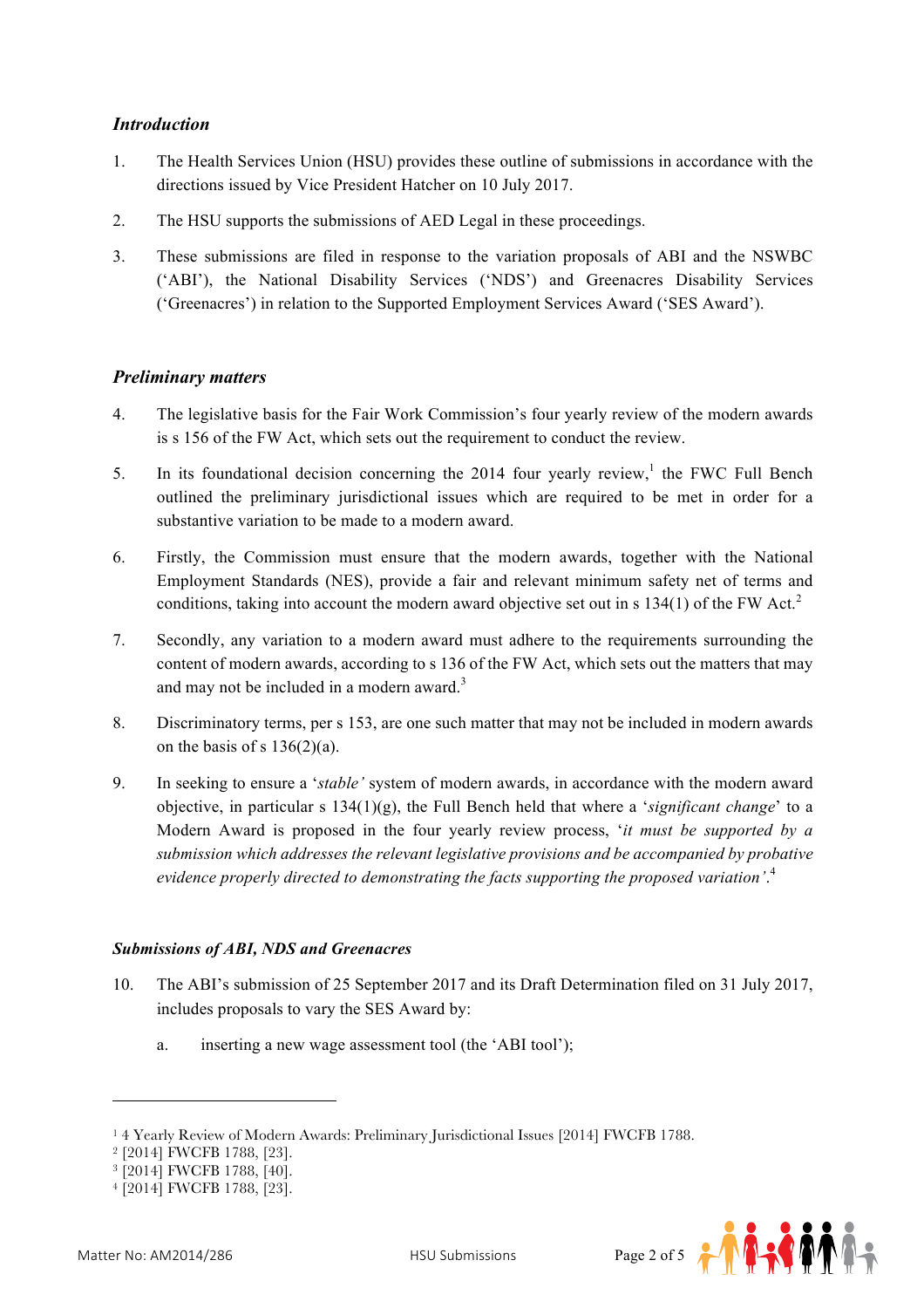- b. replacing the definitions of 'employee with a disability' and 'supported employment services' with new definitions; and
- c. varying penalty rates in the Award for employees working in the retail and fast-food industries.
- 11. The NDS proposal seeks to replace the current definitions of 'employee with a disability' and 'supported employment services' with new definitions.
- 12. The Greenacres proposal supports the ABI tool. It also seeks to retain the Greenacres tool in clause  $14.4(b)(vi)$ .
- 13. The HSU opposes these variations.
- 14. ABI's submissions are lacking for a number of reasons. Firstly, they do not address the relevant legislative provisions. ABI do not address how their claims meet the modern award objective under s 134(1). This objective is a fundamental consideration for the FWC in determining whether a variation should be made, yet these considerations are not referred to in ABI's submission.
- 15. ABI's submissions also mischaracterise their claim to insert the ABI tool into the SES Award as a 'work value' claim, per s 156(4). Their claim is to vary the award to include a new tool for assessing the proportion of the minimum wage paid to employees in supported employment. It is not a claim to vary modern award minimum wages. The considerations addressed by ABI in paragraph  $5.1(d)(i)$ -(iii) are therefore irrelevant.
- 16. ABI have not adequately addressed how their claims are not a discriminatory terms and therefore allowable in light of s 153. They have not shown how their ABI tool differs from the BSWAT tool which was found to be discriminatory by the Full Federal Court in *Nojin v Commonwealth (2012)* 208 FCR 1.
- 17. The HSU opposes NDS and ABI's proposal to replace the definitions of 'supported employment service' and 'employee with a disability' in the SES Award. As discussed above, a proposal for substantial change to an award must be supported by submissions and probative evidence.*<sup>5</sup>* Neither NDS nor ABI has not met this condition as it has not provided evidence nor adequate reasons to support so radical a change to the award definitions.
- 18. The above also applies to the submissions of Greenacres. Its submission lacks adequate reasons and probative evidence to support its claims.
- 19. The submissions of ABI, NDS and Greenacres also fundamentally misconstrue the SWS tool and how it operates. It is incorrect to state that the SWS tool does not incorporate a skills-based approach.<sup>6</sup> Under the SWS, employees are assessed according to the skill Classification Grades of Grade 1 – Grade 7 under Schedule B of the SES Award. The assessment of an employee's capacity, and the applicable percentage of the award rate paid, is based on the relevant Classification Grade. The premise of the ABI, NDS and Greenacres' argument in support of the

 $\frac{6}{x}$  See, eg, Greenacres Submission [10]-[11], ABI Submission [4.2].





<sup>5</sup> [2014] FWCFB 1788, [23].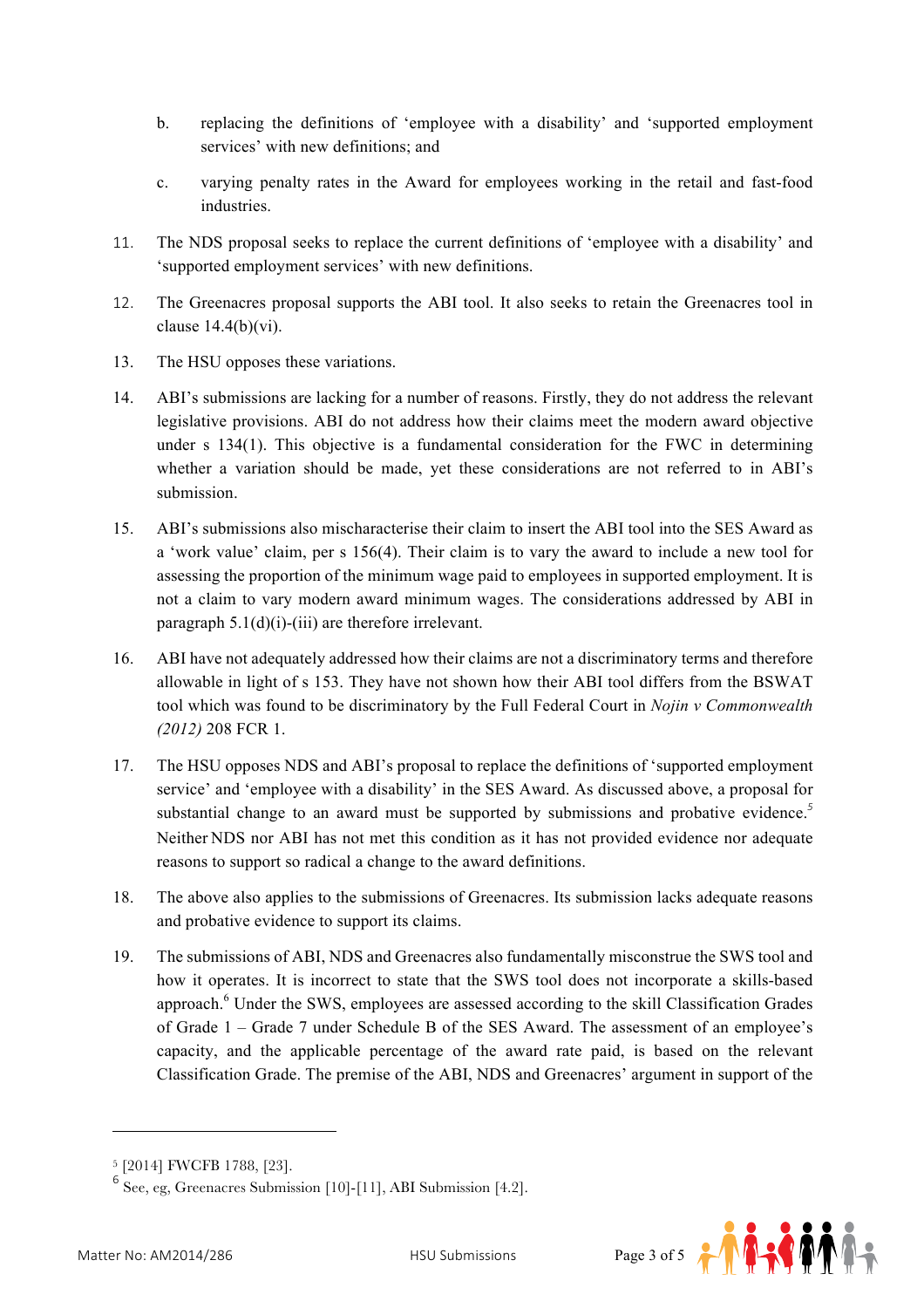ABI tool – that it is necessary to ensure a skills-based approach for wage determination – is therefore erroneous.

#### *Issues with evidence*

20. The ABI has filed a vast quantity of evidence. However, it is the HSU's view that much of their evidence is irrelevant and should be treated with caution by the Commission. S 591 of the Fair Work Act provides that the Commission is not bound by the rules of evidence and procedure.<sup>7</sup> Nevertheless, it is not allowed to ignore the rules of evidence either. In *Australian Meat Industry Employees Union v Dardanup Butchering Co Pty Ltd* [2011] FWAFB 3847 ('*Dardanup'*), the Full Bench held that:

*The rules of evidence are not arbitrary and were developed by reference to notions of what is fair and appropriate and, as such, they often provide a good starting point for a consideration of whether an objection to the reception of particular evidence by the tribunal should be upheld or rejected.8*

- 21. It is our view that the question of relevance is still an important threshold issue. Relevance is not a legal concept but an ordinary one. Evidence that is relevant is that which assists in deciding the issue in a rational way.
- 22. Much of the evidence supplied by ABI can be said to be irrelevant, as it rests on the unproven assumption that without the insertion of the ABI tool in the SES Award, supported employment services will be forced to close, and employees will lose their jobs. We do not believe that ABI have proven the facts to support this assertion.
- 23. Another issue with ABI's evidence is hearsay. The discussion in *Dardanup* related to the Commission's approach to hearsay evidence in relation to a right of entry dispute. In that case, the Full Bench warned about the admission of hearsay evidence from an employer about the attitude of employees. The Full Bench stated:

*The tribunal should take particular care in exercising its discretion to receive hearsay evidence from an employer to the effect that employees do not wish to participate in discussions with a permit holder for reasons that include the following:* 

- *(i) like all hearsay evidence, such evidence cannot properly be tested through crossexamination; and*
- *(ii) it is generally accepted that employees will sometimes be reluctant to disclose to their employer support for a union or interest in engaging with a union for fear of adverse consequences…*

*When a tribunal member is confronted with an attempt to call hearsay evidence from a manager as to the attitude of employees to participating in discussions with a permit holder, the member should give serious consideration as to whether evidence going to that issue is more properly received directly from one or more employees rather than by hearsay evidence of that sort and* 

<sup>8</sup> *Australian Meat Industry Employees Union v Dardanup Butchering Co Pty Ltd* [2011] FWAFB 3847 ('Dardanup') [28]



 $^7$  Fair Work Act 2009, s 591 '('FW Act').